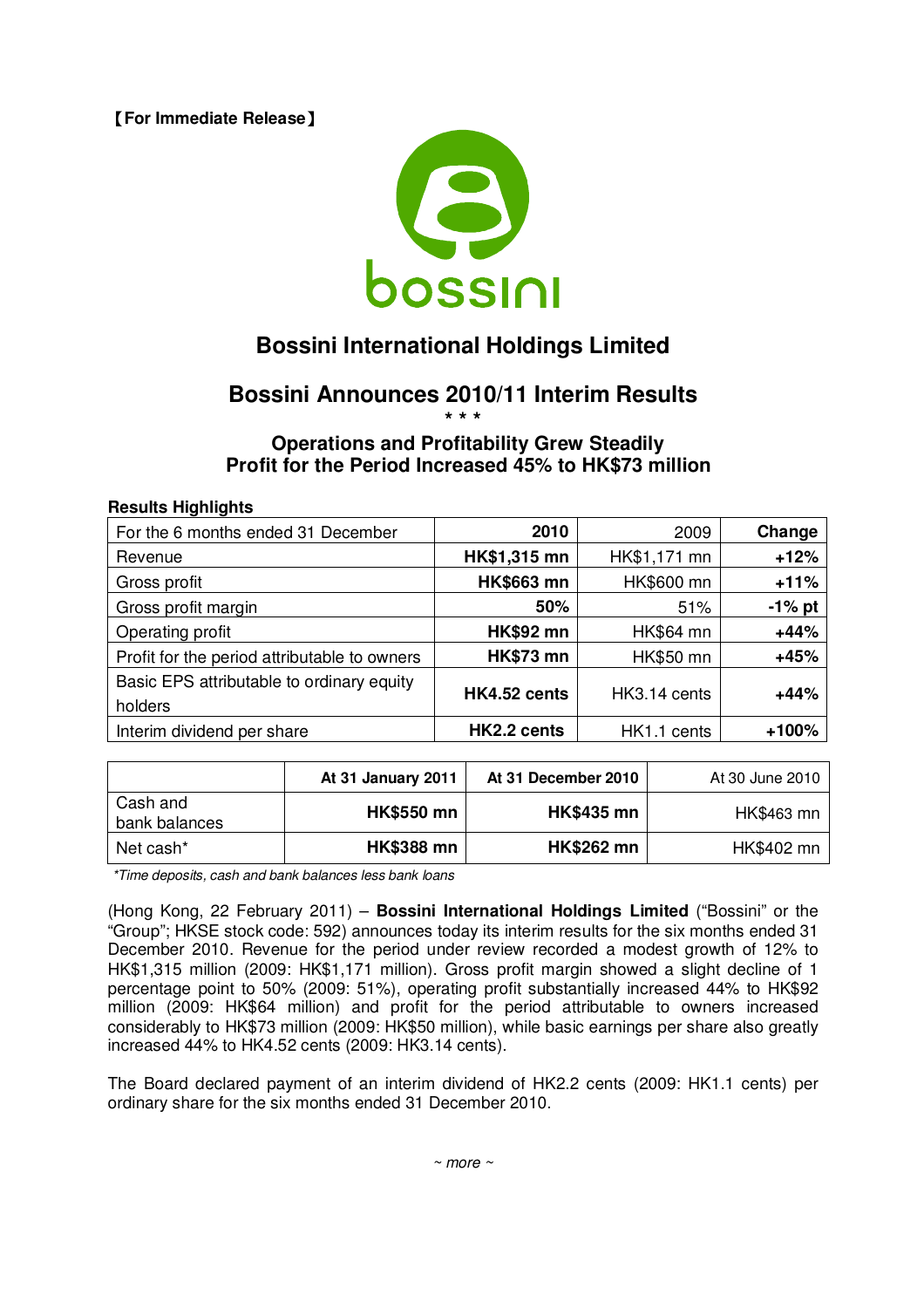Bossini maintained a healthy financial position. Cash and bank balances as at 31 December 2010 reached HK\$435 million and further increased to HK\$550 million as at 31 January 2011. Net cash balance amounted to HK\$262 million as at 31 December 2010 and further rose to HK\$388 million as at 31 January 2011.

Mr. Edmund Mak, Executive Director and Chief Executive Officer of Bossini, said, "During the period under review, the global economy has fundamentally moved on from the aftermath of the economic recession. Economies in various Asian and emerging markets grew steadily with flourishing economic atmospheres, resulting in a rebound of consumer confidence and further recovery. As at 31 December 2010, we had 1,462 stores covering about 33 countries and regions worldwide. As a result of a strong brand strategy coupled with continual improvements in overall operational efficiencies, the Group's operations and profitability grew steadily as well. Satisfactory operational performance and growth of profitability in our major markets were spurred on by the growth of consumer demand, with some regions recording outstanding results. Meanwhile, the Group has been continuing to take initiatives in strengthening our "be happy" brand value and uplifting the brand image."

Overall retail same-store sales growth reached 8% (2009: 2% growth) during the period under review. With its roots in Hong Kong, Bossini benefitted from the economic recovery and achieved robust retail performance while enjoying a strong rebound in export sales. As of 31 December 2010, same-store sales in Hong Kong achieved a respectable growth of 9% (2009: 8% growth). Revenues generated from the Hong Kong market, comprising retail sales and export franchising, increased 8% to HK\$696 million (2009: HK\$642 million). It remained the major revenue contributor to the Group, accounting for 52% (2009: 55%) of the consolidated revenue.

The mainland China market is still a focus of the Group's business development as it offers promising potential among many emerging markets, however, the market competition there remains fierce. The Group continues to expand its sales network in the mainland China to strengthen its market position there. During the period under review, same-store sales in the mainland China posted an 8% increase (2009: 5% decline). As of 31 December 2010, the number of directly managed stores and franchised stores reached 460 (30 June 2010: 436) and 325 (30 June 2010: 297) respectively. Revenue generated from the mainland China increased 23% to HK\$337 million (2009: HK\$274 million).

For the Taiwan, Singapore and Malaysia markets, the same-store sales recorded increases of 5%, 14% and 10% (2009: 1%, 2% and 24% decline) respectively.

The Group continuously deepened and broadened the "be happy" brand value. The regional branding campaign "be happy me" was launched to further uplift the brand image. The cobranded licensing programme continued to be one of the Bossini's prominent brand-building initiatives. To further complement our brand value of "be happy", *bossini x Barney* and *bossini x M&M's* were launched during the period under review, both series were well received by the market.

Mr. Mak added, "Looking into the second half of the year, we believe the overall economy will maintain a stable growth trajectory, we shall nonetheless continue to maintain a pragmatic and proactive business development strategy particularly for the mainland China market. To this end, we shall take full advantage of market opportunities in the near future and follow our roadmap to continuously improve our business performance."